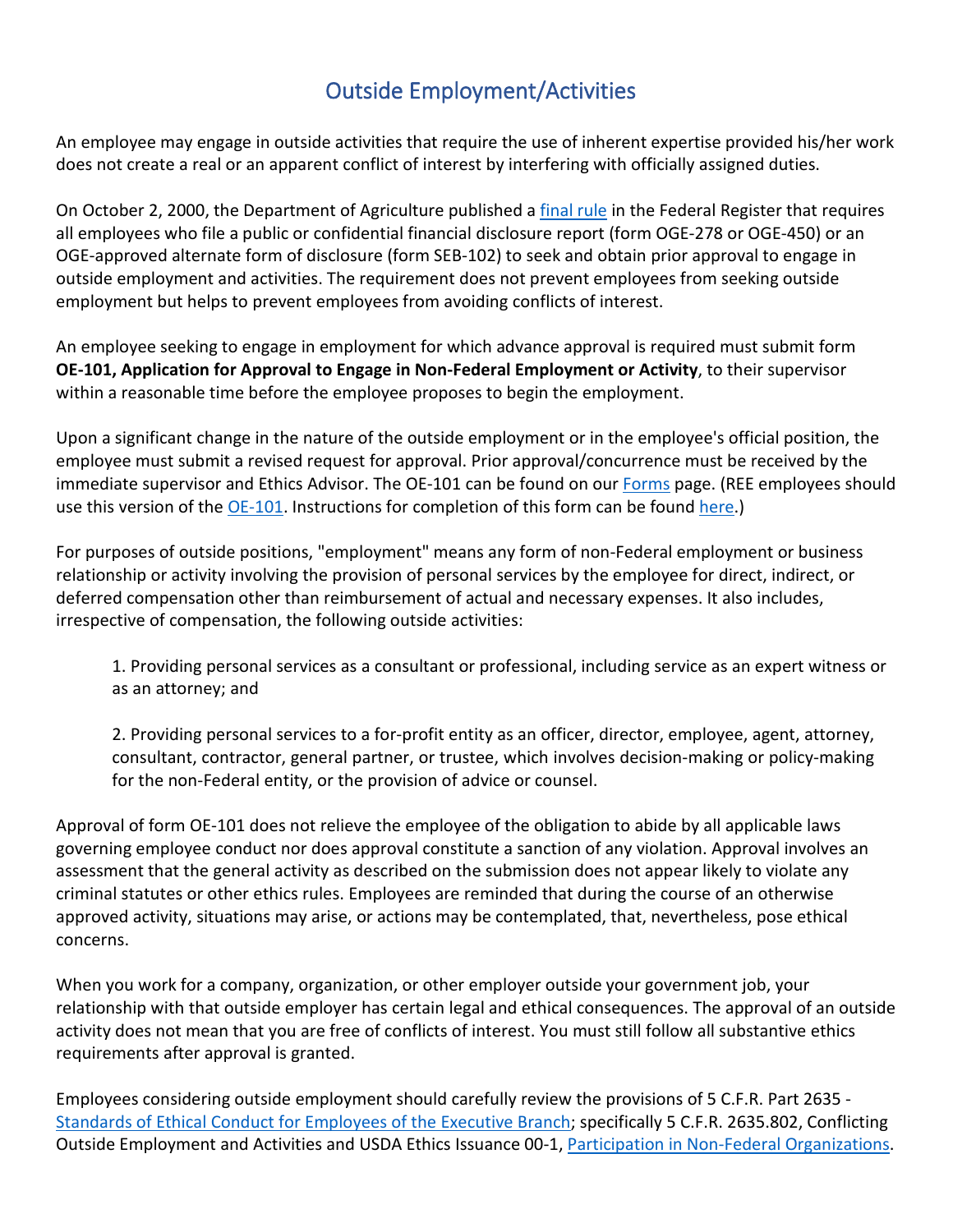**The following provides only general criteria for the consideration of potential conflicts between official duties and outside activities:**

**1. Activities Must Not Be Related to Official Duties:** An employee may not receive compensation for outside activities that relate to his/her official duties and responsibilities as a USDA employee. An activity is considered related if it is performed as part of official duties or the employee was invited to perform the activity primarily because of the employee's official position.

**2. Teaching, speaking or writing activities** are considered to be related to the employee's official duties if the activity is undertaken as part of the employee's official duties; the circumstances indicate that the invitation to engage in the activity was extended to the employee primarily because of their official position rather than inherent expertise on a particular subject matter; the invitation to engage in the activity or the offer of compensation for the activity was extended to the employee, directly or indirectly, by a person who has interests that may be affected substantially by performance or nonperformance of the employee's official duties; information conveyed through the activity draws substantially on ideas or official data that are nonpublic information; or the activity deals with any matter to which the employee is presently assigned or to which the employee had been assigned during the previous one-year period; or the activity deals with any ongoing or announced policy, program or operation of the USDA.

**Exception:** An employee may teach a course, with or without compensation, on subjects within the employee's discipline or inherent area of expertise based on his/her educational background or experience even though the teaching, speaking or writing deals generally with a subject within the agency's areas of responsibility.

**3. Compensation:** If no conflict is apparent, an employee may receive compensation for his/her work with outside organizations. Compensation may be in the form of money, stocks, or any other financial instruments that have a monetary value. Compensation also includes travel expenses, whether provided in-kind or reimbursed. An employee may also perform work for an outside organization without pay. There is no limitation on the amount of compensation the career employee can receive. Non-career employees should contact their Ethics Advisor to determine if they are subject to limitations.

**4. Compensation from Federal Agencies:** A USDA employee may not accept compensation for service of any kind that is funded by a USDA contract, grant, cooperative agreement, or other USDA mechanism. Compensation is also prohibited for assisting or preparing a grant application or other document intended for submission to the USDA. Compensation for any kind of unrelated work performed for and paid directly by another Federal agency may be accepted unless prohibited by either the Dual Compensation Clause (5 U.S.C. Section 5533) or the Federal Acquisition Regulations.

Compensation from a Federal grant or contract may be accepted for unrelated work performed for a non-USDA organization provided that: (a) the services performed do not involve legal representation, accounting services or public relations services; and (b) the source of the funding is not USDA.

**5. Use of Personal Time:** Generally, an employee must conduct all outside activities on his/her personal time. If outside work is to be performed during an employee's standard tour of duty, the employee must be on approved leave, leave without pay, credit hours, or compensatory time and not be present at his/her duty station. There is no limit on the number of hours an employee can devote to outside activities except when time spent on outside activities interferes with the performance of an employee's official duties.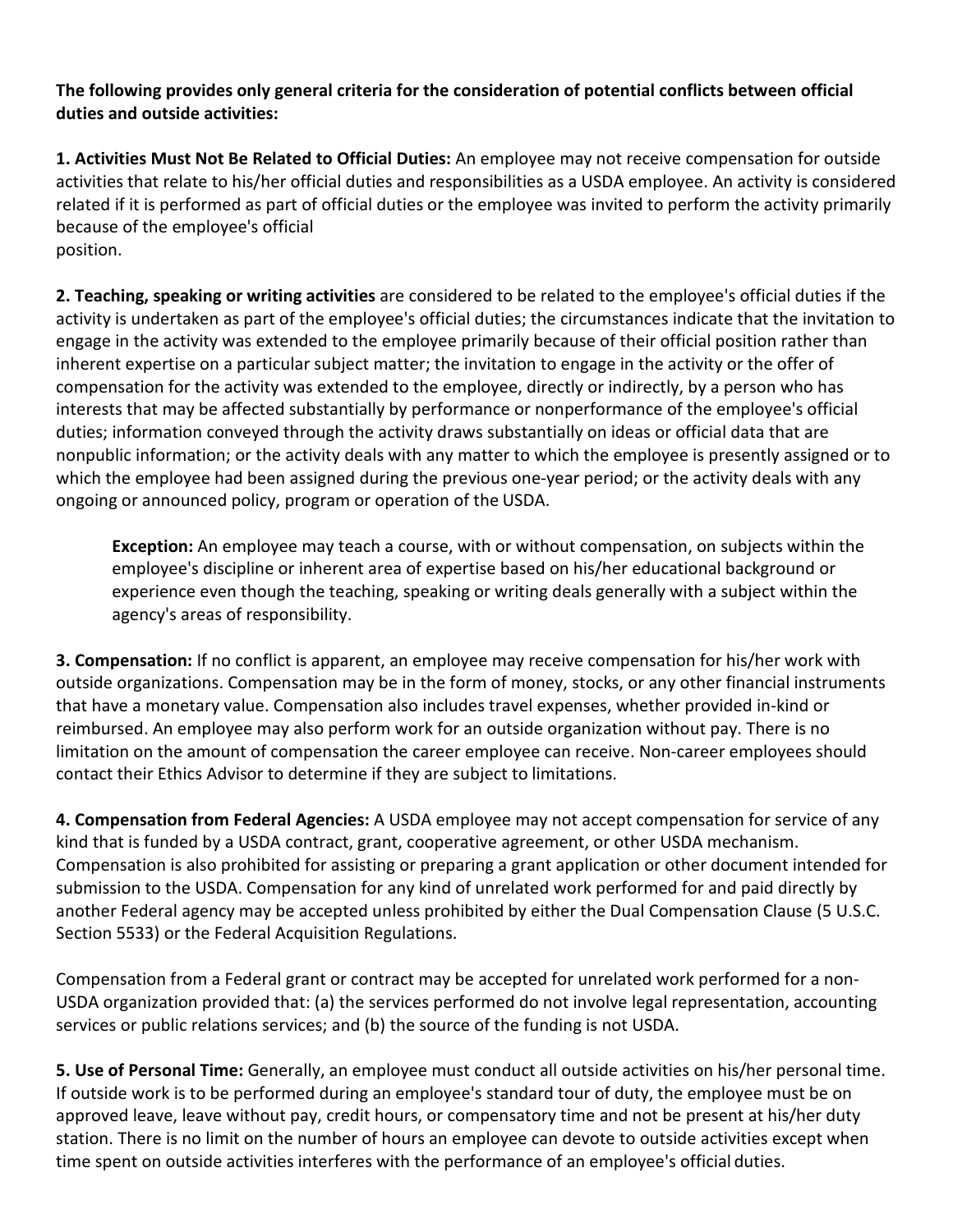Many non-Federal organizations schedule internal business or administrative meetings of the organization in conjunction with their conferences and seminars. This often occurs in relation to scientific and professional associations. Agencies often send their professional employees, at government expense and as part of their official duties, to attend and/or to participate in such conferences or seminars. A USDA employee may attend the business meeting of the organization in his or her personal capacity, provided that such attendance occurs outside normal work hours and incurs no incremental travel costs to the government.

For example, the business meeting may be held in the evening. Alternatively, the business meeting may be scheduled for the day before or the day after the conference, in which case management may approve annual or administrative leave for the day in question. In these instances, the employee would be expected to cover his or her own lodging and subsistence for that extra day at the conference site.

**6. Use of Government Resources:** An employee normally may not use government resources (e.g., equipment, services, supplies or staff) in the performance of outside activities. There are some instances where minimal use of government resources may be permitted. [See Departmental Regulation 3300-001]

**7. Use of USDA Space:** An employee may not normally use Federal facility meeting rooms for outside activities. Occasionally, activities may be authorized if they are a part of a USDA event that has been approved for the use of USDA space. However, exceptions will be approved only if it is determined that the activities will meet the mission objectives of USDA.

**8. Use of Official Titles:** Both the employee and an outside organization are prohibited from referencing the title of an employee in connection with any outside activity or employment except as follows: An employee may include or permit the inclusion of his/her title or position as one of several biographical details when such information is used to introduce and identify the employee with the outside activity, provided the title or position is given no more prominence than other significant biographical details.

An employee may NOT be listed in the written program using title and official affiliation. If employees see an improper listing, it is advised that they notify the organization in writing and reference appropriate ethics regulations (contact your Ethics Advisor for assistance). This will help protect the employee and avoid any future conflicts. In addition, when giving oral presentations, employees should inform their audience that they are speaking in a personal capacity and the opinions expressed are their own and do not represent the views of USDA.

When a title or position is used in connection with articles published in a scientific or professional journal, or other publication where the topics relate to research, the title or position may be used but must be accompanied by a reasonably prominent disclaimer that the views expressed in the articles do not necessarily represent the views of USDA.

**9. Use of Information on Current and Ongoing Agency Research:** In the context of an outside activity, only information that is in the public domain may be used and that information must not derive from work an employee has done within the last year. An employee may provide information on previous work (i.e., performed prior to the last 12-month period) which has been publicly disclosed, provided such information does not deal in significant part with ongoing research, programs, or policies. The employee may also provide information that is based on his/her general scientific or professional knowledge and expertise and not derived specifically from his/her employment within a USDA agency.